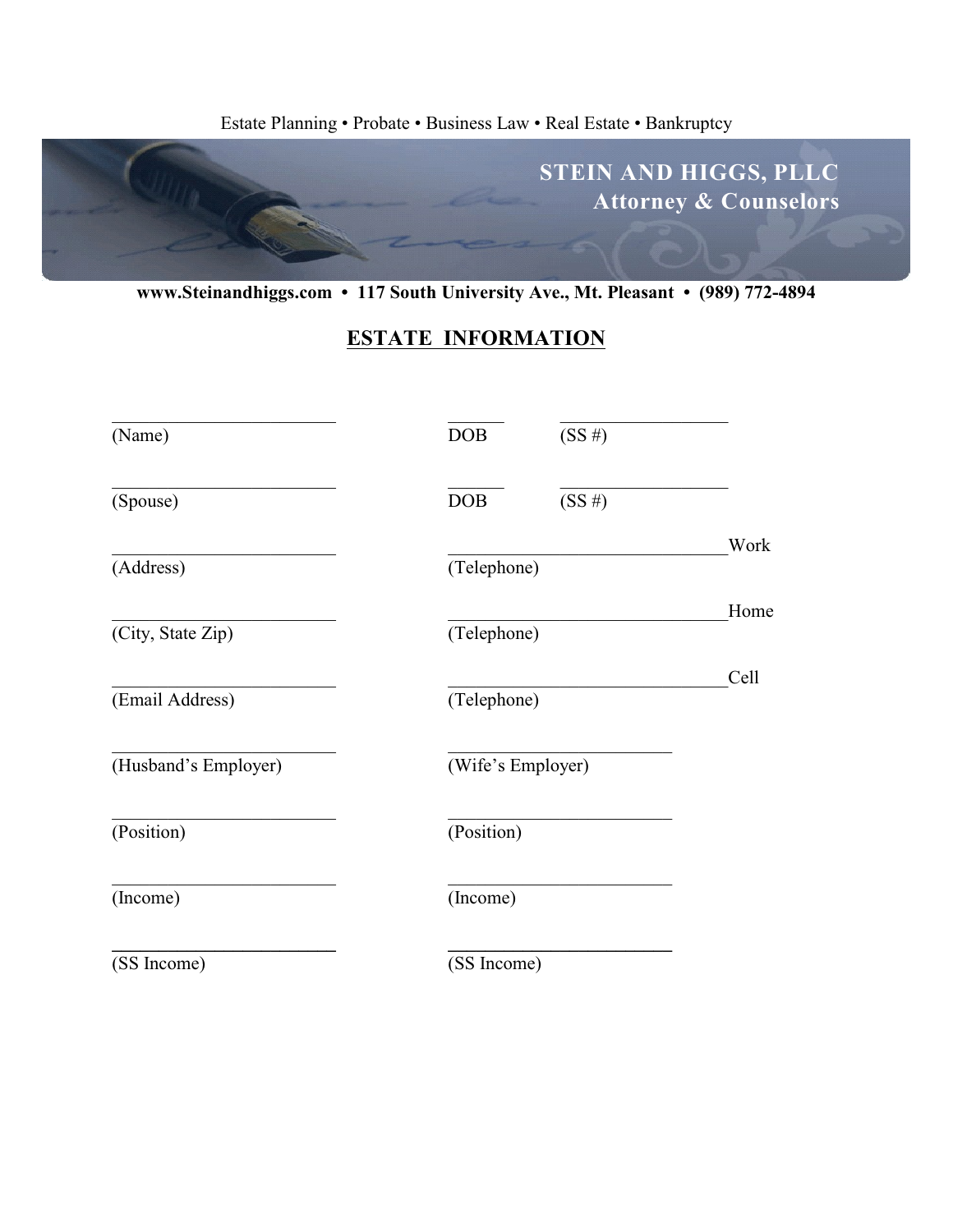# FAMILY (Children, in order of age):

| 1. <u>_________________</u> |                                    |
|-----------------------------|------------------------------------|
| (Name)                      | (Age) F/M (Married?)<br>(Children) |
|                             | Work                               |
| (Address)                   | (Telephone)                        |
|                             | Home                               |
|                             | (Telephone)                        |
| 2. $\qquad \qquad$          |                                    |
| (Name)                      | (Age) F/M (Married?)<br>(Children) |
|                             | Work                               |
| (Address)                   | (Telephone)                        |
|                             | Home                               |
|                             | (Telephone)                        |
| $\overline{\mathbf{3.}}$    |                                    |
| (Name)                      | (Age) F/M (Married?)<br>(Children) |
|                             | Work                               |
| (Address)                   | (Telephone)                        |
|                             | Home                               |
|                             | (Telephone)                        |
| 4. $\qquad \qquad$          |                                    |
| (Name)                      | (Age) F/M (Married?)<br>(Children) |
|                             | Work                               |
| (Address)                   | (Telephone)                        |
|                             | Home                               |
|                             | (Telephone)                        |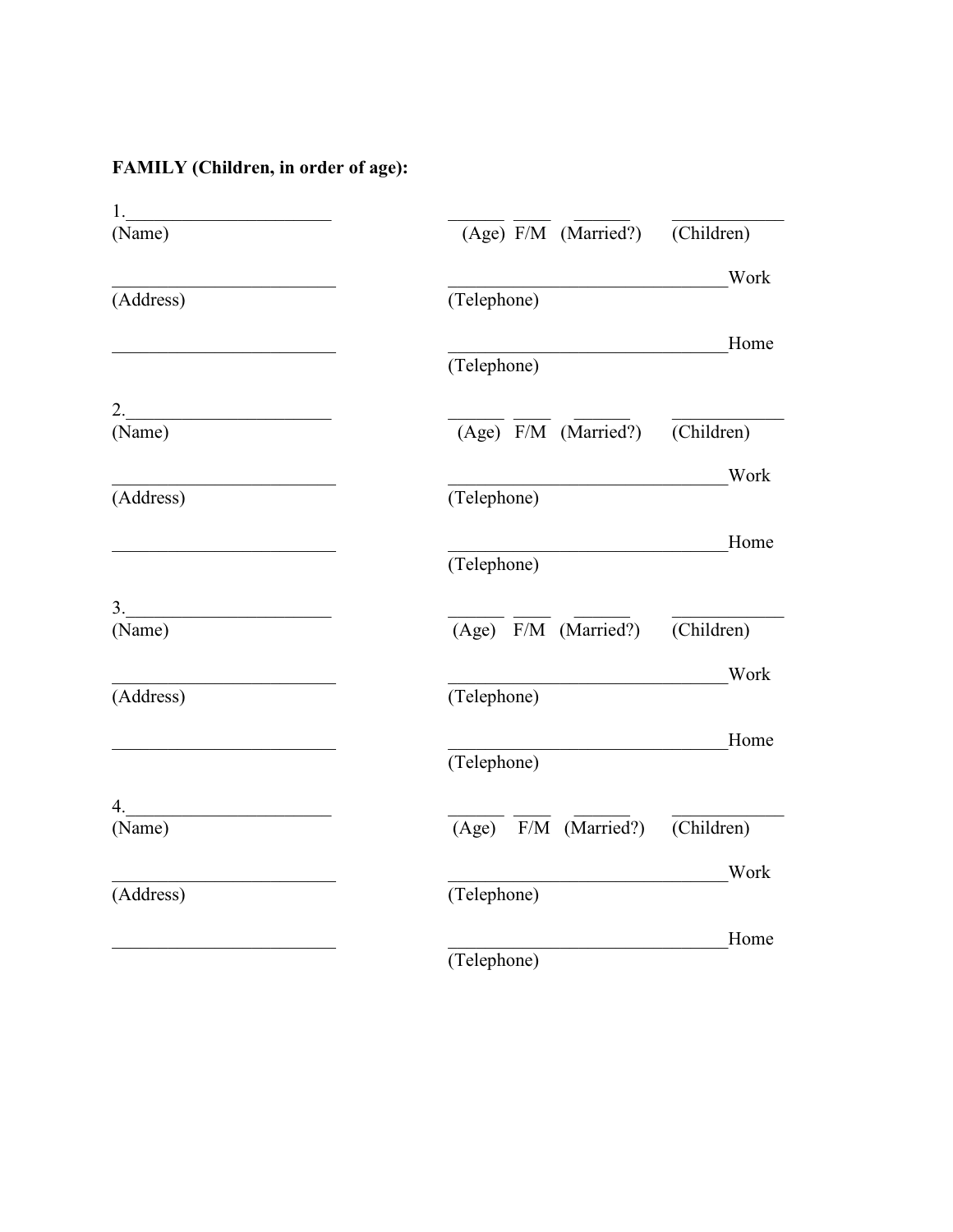### **ASSETS:**

#### **Real Estate:**

| (Residence Owned)         |        | (Mortgage Holder) |          |
|---------------------------|--------|-------------------|----------|
| (Value)                   | (Owed) | (Equity)          |          |
| (Other Real Estate Owned) |        | (Mortgage Holder) |          |
| (Value)                   | (Owed) | (Equity)          |          |
| (Other Real Estate Owned) |        | (Mortgage Holder) |          |
| (Value)                   | (Owed) | (Equity)          |          |
| <b>Safe Deposit Box?</b>  |        | Yes / No          |          |
| (Institution)             |        | (Location)        |          |
| <b>Banks:</b>             |        |                   |          |
| (Bank Name)               |        | (Type Account)    | (Amount) |
| (Bank Name)               |        | (Type Account)    | (Amount) |
| (Bank Name)               |        | (Type Account)    | (Amount) |
| (Bank Name)               |        | (Type Account)    | (Amount) |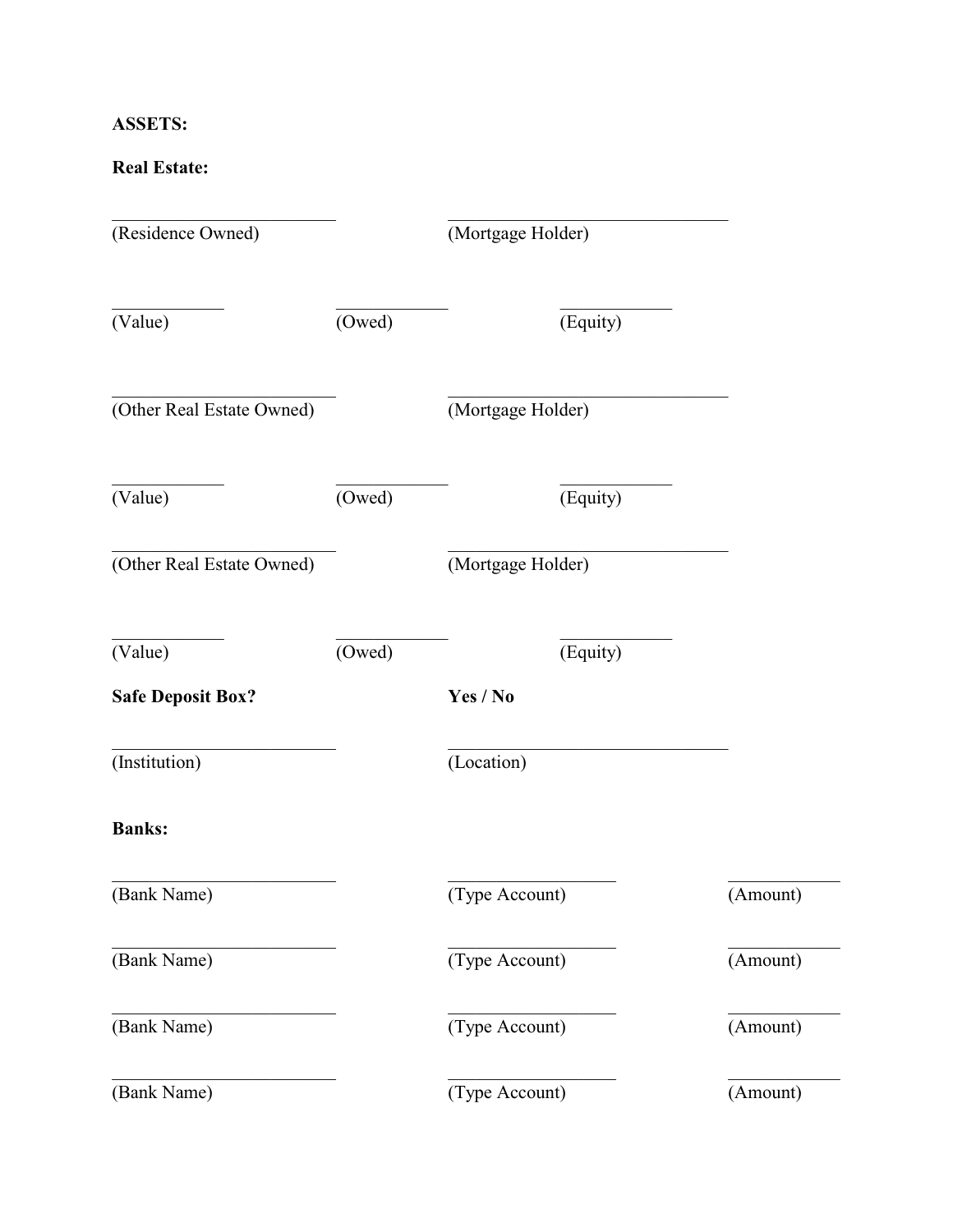**Investment Accounts:** 

| (Company)              | (Type Account) | (Amount) |
|------------------------|----------------|----------|
| (Company)              | (Type Account) | (Amount) |
| (Company)              | (Type Account) | (Amount) |
| (Company)              | (Type Account) | (Amount) |
| (Company)              | (Type Account) | (Amount) |
| <b>Life Insurance:</b> |                |          |
| (Company)              | (Beneficiary)  | (Amount) |
| (Company)              | (Beneficiary)  | (Amount) |
| (Company)              | (Beneficiary)  | (Amount) |
| (Company)              | (Beneficiary)  | (Amount) |
| (Company)              | (Beneficiary)  | (Amount) |
| <b>Other Assets:</b>   |                |          |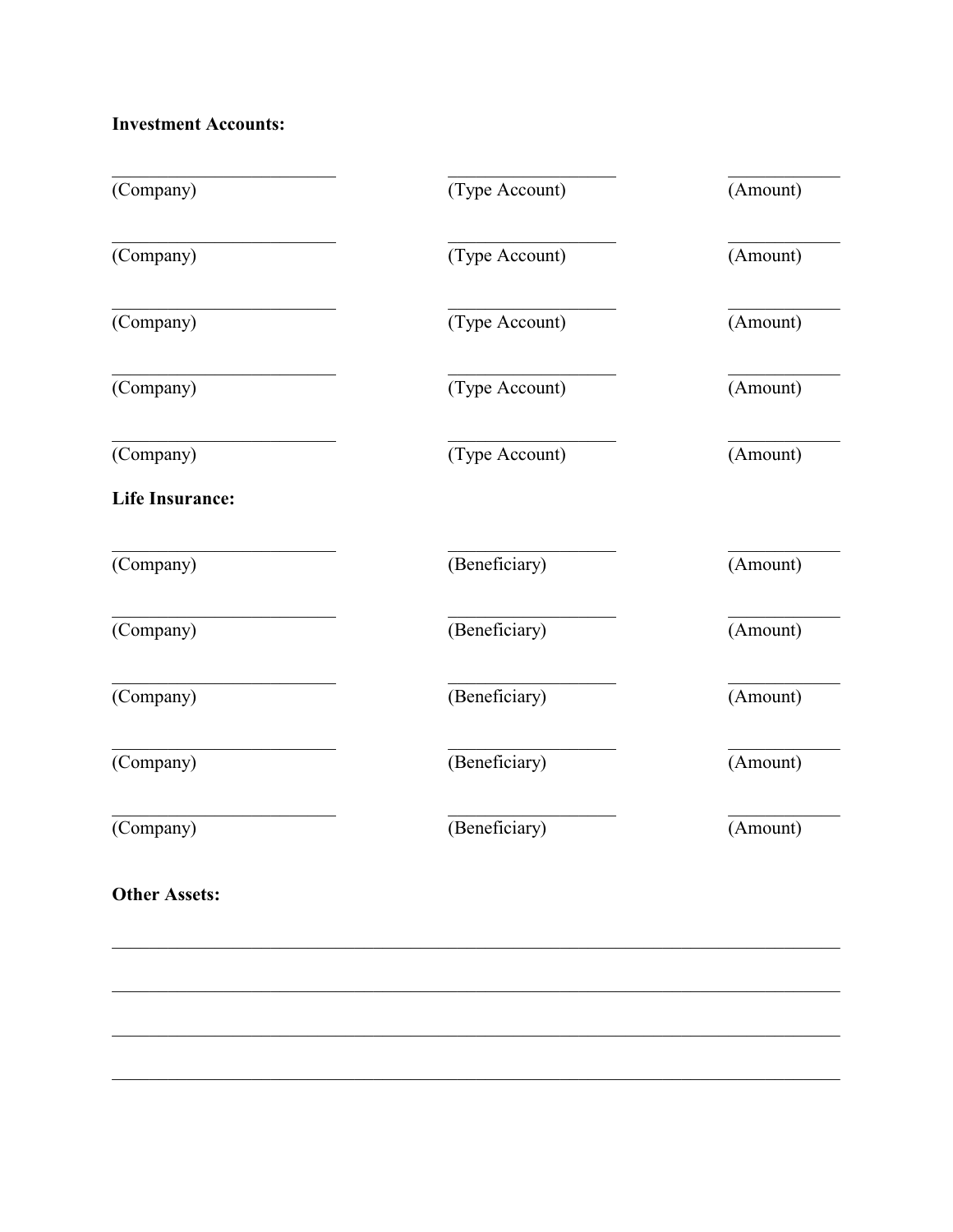| Expect an inheritance from anyone?                                                                                                                                                                                                                 |                       | Who?                                                                                                                 |  |
|----------------------------------------------------------------------------------------------------------------------------------------------------------------------------------------------------------------------------------------------------|-----------------------|----------------------------------------------------------------------------------------------------------------------|--|
| Health:                                                                                                                                                                                                                                            |                       |                                                                                                                      |  |
| Husband's Health: Excellent Good Fair Poor (Circle One)                                                                                                                                                                                            |                       |                                                                                                                      |  |
|                                                                                                                                                                                                                                                    |                       |                                                                                                                      |  |
| Wife's Health: Excellent Good Fair Poor (Circle One)                                                                                                                                                                                               |                       |                                                                                                                      |  |
|                                                                                                                                                                                                                                                    |                       |                                                                                                                      |  |
|                                                                                                                                                                                                                                                    |                       | <b>OFFICE USE ONLY</b>                                                                                               |  |
|                                                                                                                                                                                                                                                    | <b>Living Will</b>    |                                                                                                                      |  |
| Patient Advocate                                                                                                                                                                                                                                   |                       |                                                                                                                      |  |
| Successor Patent Advocate                                                                                                                                                                                                                          |                       |                                                                                                                      |  |
|                                                                                                                                                                                                                                                    | <b>DPA</b>            |                                                                                                                      |  |
| Agent                                                                                                                                                                                                                                              |                       | <u> 1989 - Johann Barbara, martin din bashkar (b. 1989)</u>                                                          |  |
| <b>Successor Agent</b>                                                                                                                                                                                                                             |                       |                                                                                                                      |  |
|                                                                                                                                                                                                                                                    | <b>Pour Over Will</b> |                                                                                                                      |  |
| Personal Rep.                                                                                                                                                                                                                                      |                       | <u> 2000 - Jan Barat, margaret eta martxean eta martxean eta martxean eta martxean eta martxean eta martxean eta</u> |  |
|                                                                                                                                                                                                                                                    |                       |                                                                                                                      |  |
| Successor Personal Rep.                                                                                                                                                                                                                            |                       | <u> 2008 - Johann Stone, martin de Brasilia (h. 1878).</u>                                                           |  |
|                                                                                                                                                                                                                                                    |                       |                                                                                                                      |  |
|                                                                                                                                                                                                                                                    | <b>Trust</b>          |                                                                                                                      |  |
| Trust type<br><u> 1989 - Johann John Stein, mars et al. 1989 - John Stein, mars et al. 1989 - John Stein, mars et al. 1989 - John Stein, mars et al. 1989 - John Stein, mars et al. 1989 - John Stein, mars et al. 1989 - John Stein, mars et </u> |                       |                                                                                                                      |  |
| Grantor                                                                                                                                                                                                                                            |                       |                                                                                                                      |  |
|                                                                                                                                                                                                                                                    |                       |                                                                                                                      |  |